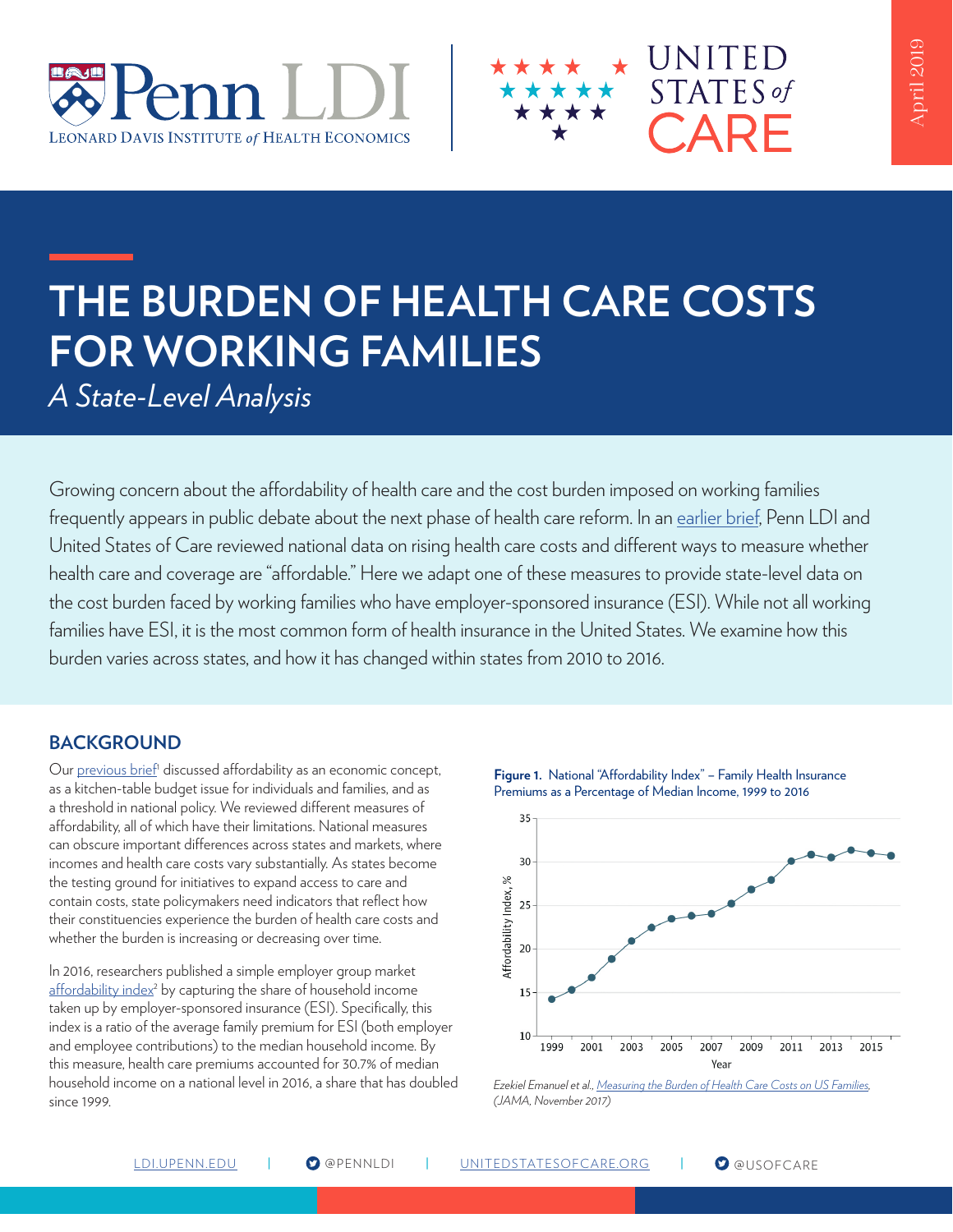Here we adapt this index to produce state-level estimates of the cost burden to working families over time, using publicly available data. A recent [Commonwealth Fund issue brief](https://www.commonwealthfund.org/publications/issue-briefs/2018/dec/cost-employer-insurance-growing-burden-middle-income-families) used similar methods to analyze state-level trends in ESI among middle income families (roughly \$62,000 per year) between 2008 and 2017. The analysis found that the average employee share of premiums for single and family plans rose from 5.1% to 6.9% of median income from 2008 to 2017. The analysis also found that spending on premiums and potential spending on deductibles grew to 11.7% of median income in 2017, compared to only 7.8% in 2008.

Our analysis builds on this work by considering the total premium for family coverage, which includes both employee and employer contributions, rather than only the component employees pay directly, as discussed in more depth below. Furthermore, we adjust state incomes based on local cost-of-living to facilitate interstate comparisons. We assess trends from 2010-2016 in each state, including the scale, variation, and changes in the burden of health care costs experienced by working families.

## **WHAT WE DID**

We adapted the national "Affordability Index" and previous work by the Commonwealth Fund to describe the state-level burden of health care costs for working families since the passage of the Affordable Care Act (ACA). We describe trends from 2010- 2016 to capture how health care cost burdens changed after the 2009-2009 financial crisis and during ACA implementation. We obtained data on ESI premiums from the Agency for Healthcare Research and Quality (AHRQ) Medical Expenditure Panel Survey Insurance/Employer Component (MEPS-IC), which provides detailed plan information, including average total premiums and deductibles, for employer-based plans in each state and selected metropolitan statistical areas. We obtained data on median household income for each state from the U.S. Census Bureau's Current Population Survey (CPS).

To account for cost-of-living differences across states, we adjusted state median incomes using the Bureau of Economic Analysis (BEA) Regional Price Parities (RPP), which expresses the price of goods and services in each state as a percentage of the national level. For example, in 2016, Hawaii had the highest RPP at 118.4% and Mississippi had the lowest at 86.4%.

For each state in each year, we estimated the health care cost burden by dividing its RPP-adjusted median income by the average ESI family premium in that state. The resulting percentage represents health insurance premiums as a share of median income in each state. We describe changes in each state's cost burden between 2010 and 2016.

To more fully understand the factors that contribute to these changes, we describe rates of change in both adjusted income and ESI premiums by state. Finally, we consider changes in the employee's share of premiums paid and in deductible amounts for each state, which are more immediately salient costs faced by working families.

## **WHAT WE FOUND**

### **State-level health care cost burden, 2016**

In 2016, the national health care cost burden was 30%, representing average premiums of \$17,710 and median income of \$59,039. The burden varies across states. In 2016, the income-adjusted cost burden was highest in Louisiana at 37.1% and lowest in Minnesota at 24.4%. While half of states clustered between 27.3% and 30.5%, the ten costliest states had a burden ranging from 32.2% to 37.1%, and the ten least costly states had a burden ranging from 24.4% to 26.7% (Appendix Figure 1). Each state's cost burden is listed in Appendix Figure 2.

### **Trends in state-level health care cost burden, 2010-2016**

Between 2010 and 2016, the average health care cost burden increased from 28% to 30% nationally, with premiums growing faster than incomes (27.7% vs 19.8%). The burden increased in all but four states, including the District of Columbia. In most states, premiums grew faster than incomes. As shown in Figures 2 and 3, the number of states with a cost burden below 25% decreased from 15 to three; the number of states with a cost burden above 30% increased from five to 13.

**Figure 2.** Health Care Cost Burden, 2010 (Family Premiums as Share of Median Household Income)



**Figure 3.** Health Care Cost Burden, 2016 (Family Premiums as Share of Median Household Income)

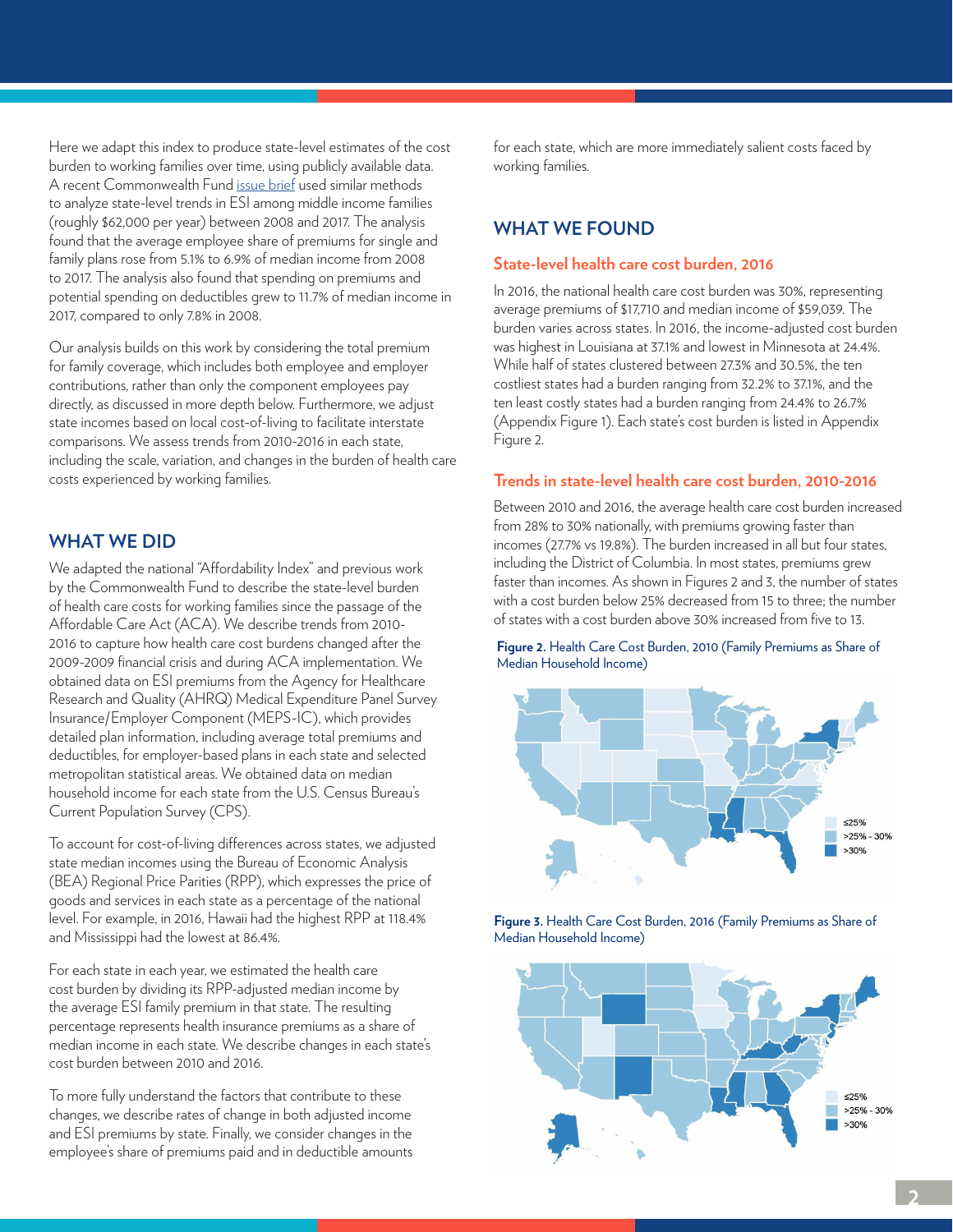In Appendix Figure 3, we illustrate the relative changes for each state. Only four states saw their cost burden decrease; 12 states experienced an increase of greater than 15%. Minnesota's relative decrease of -5.6% reflects an absolute cost burden decrease from 25.8% to 24.4%. In contrast, Wyoming's relative increase of 28.5% reflects an absolute increase of the state's cost burden from 25.5% to 32.8% (Appendix Figure 4).

### **Components of a changing cost burden: income and premiums**

To understand how cost burdens have shifted over time, we consider each of the subcomponents of the index. By the definition of our measure, a rising cost burden can be a symptom of stagnating income, rising premiums, or a combination of the two trends. Families can withstand rapidly rising health insurance premiums so long as incomes keep up. But if premiums rise significantly faster than incomes, then health care costs can swamp new income growth.

#### **Insurance premiums continue to rise**

Between 2010 and 2016, national average family premiums for employer-sponsored insurance rose by 27.7%, from \$13,871 to \$17,710 (Figure 4). Premiums rose in all states, ranging from a 14.7% increase in Mississippi to a 58% increase in Alaska. The five states with the smallest increase saw premiums rise by less than 21%, and the five states with the largest premium increases experienced a rise of greater than 39%. As shown in Appendix Figure 4, Alaska, Idaho, Montana, and Wyoming all saw premiums rise by more than 40% over six years, while Florida and Mississippi saw relatively modest premium increases of less than 20%. In 2016, the average premium across the five most inexpensive states was under \$16,000, but nearly \$20,000 in the most expensive states (Figure 4).

### **Yearly household income**

Between 2010 and 2016, the national median household income rose by 19.8%, from \$49,276 to \$59,039 (Figure 5). Adjusted incomes rose in all states, ranging from less than a 5% increase in Maine and West Virginia to an increase of 38% in Montana. As shown in Appendix Figure 4, households in Delaware, Louisiana, Maine, Mississippi, New Jersey, New Mexico, Vermont, West Virginia, and Wyoming saw their median incomes rise by less than 10%, while incomes in Alaska, Minnesota, Montana, South Carolina, and Tennessee rose by more than 30%. In 2016, household incomes ranged from an average of about \$47,000 in Louisiana and Mississippi to about \$72,000 in Minnesota and New Hampshire. In both 2010 and 2016, the spread of adjusted incomes was far wider than the distribution of health insurance premiums in absolute and relative terms. The gap between the highest and lowest income states was over \$20,000 in 2016.

### **Deductibles**

The cost burden is an indicator of the "bite" taken out of household income by ESI premiums, but it does not include an important consideration: the plan deductible, which is the amount employees and families are expected to pay for health care before insurance

**Figure 4.** Average Premiums for Family Coverage, 2010 and 2016

Five Highest States

Five Lowest States

National Average

Five Highest States

Five Lowest States

National Average

\$10,000



\$0 2010 2016 **Figure 5.** Median Adjusted Household Income, 2010 and 2016



2010 2016 **Figure 6.** Average Annual Deductibles for Family Coverage, 2010 and 2016



2010 2010 2010 2010 2010 2010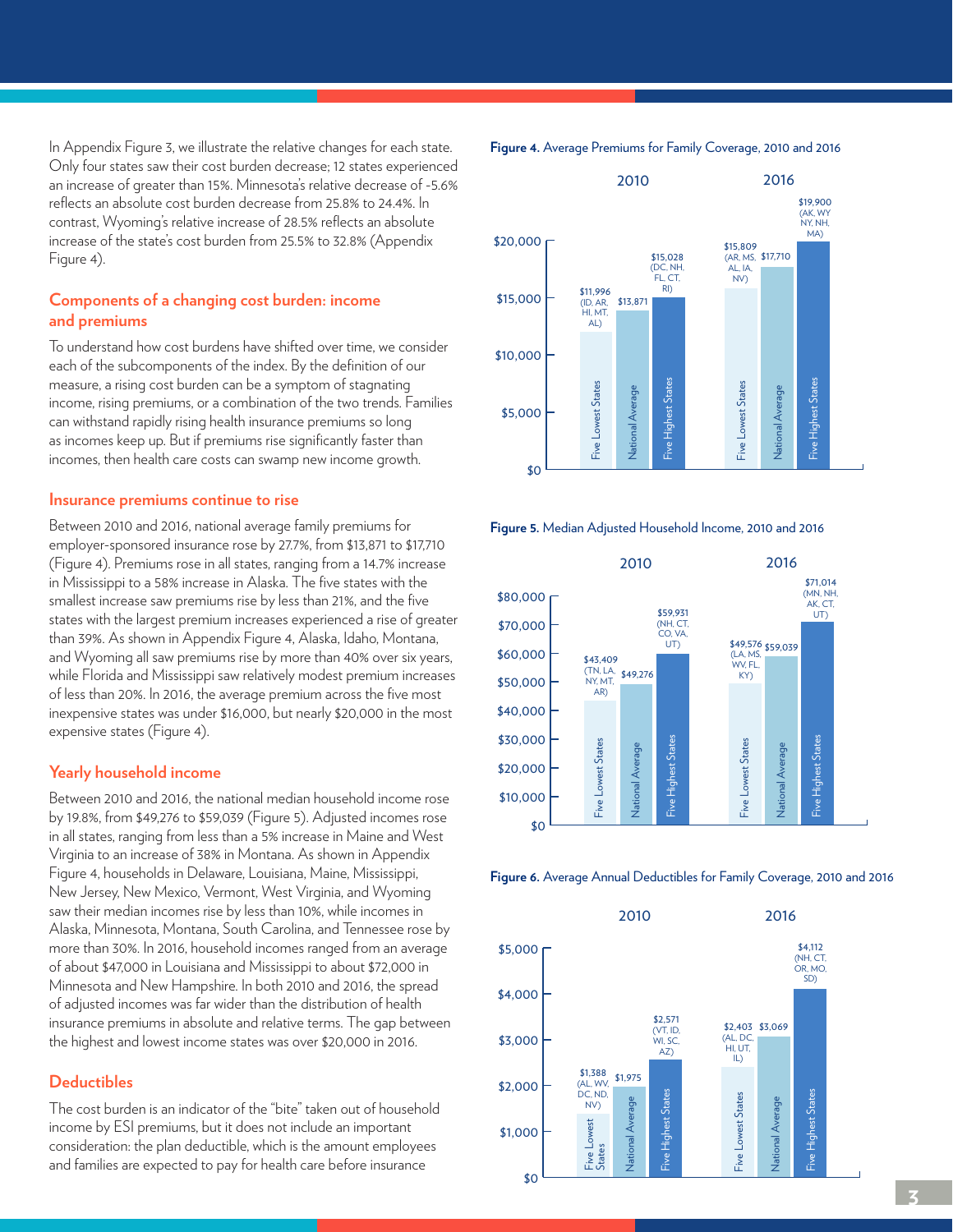kicks in. Unlike the premium cost, the deductible amount is only experienced by those seeking care. At a plan level, a higher deductible will usually mean lower premiums. Thus we explore whether some of the trends in state-level premiums reflect changing deductible levels.

Nationally, the presence and level of deductibles are rising. From 2010-2016, the percent of employees enrolled in health plans with a deductible climbed from 77.5% to 84.5%. The average amount of the annual deductible these families face increased as well, from \$1,975 in 2010 to \$3,069 in 2016. The level of deductibles varies considerably by state. As shown in Figure 6, families in the five states with the highest deductibles in 2016 faced deductibles of more than \$4,000 on average. Deductibles grew 55.4% nationally, but some states saw much greater growth. New Hampshire, North Dakota, and West Virginia saw deductibles more than double in six years (Appendix Figure 4).

We find little association between deductibles and premiums at the state level. Further, we found no association between the rate of premium growth from 2010-2016 and changing deductibles. Additional work is needed to understand why higher deductibles do not appear to be holding down premiums at the state level.

### **Employee contributions to premiums**

Most economists agree that the entire burden of ESI premiums falls on the employee, either directly through payroll deductions, or indirectly through lower cash wages. While our measure of cost burden takes this into account, for employees, the amount visibly taken out of their paycheck for premiums is particularly salient. Nationally, this direct contribution for family coverage rose 33.2%, from \$3,721 to \$4,956 annually. Most of that growth reflects changes in premiums themselves, rather than shifts in the percentage that employees pay directly. Overall, employees' shares grew modestly, from 26.8% in 2010 to 28% in 2016.

However, the employee share of premiums varies across states. In 2016, employees directly paid an average of 21.9% in the five states with the lowest share and 34.4% in the five states with the highest share. Generally speaking, states with higher overall premiums have a lower employee share, suggesting that families in high cost burden states experience more of the burden indirectly – through stagnating wages – rather than directly – through higher employee contributions to premiums.

## **State highlights**

While most states share similar stories of premiums rising faster than incomes, causing a rise in health care cost burden, some outliers are worth highlighting (Table 1).

Minnesota and Tennessee are outliers in that their burdens decreased from 2010 to 2016. This was not a result of slowing health care cost growth. Premiums rose by 26.2% and 31.4% in Minnesota and Tennessee, respectively. However, both states experienced aboveaverage growth in incomes, which outpaced premium growth, leading to a relative decrease in their health care cost burden.

In contrast, Idaho and Nevada demonstrate two paths to an increased cost burden. Incomes in Idaho rose a percentage point above the national average. However, the 53.8% rise in premiums was well above national trends and completely swamped new income. In Nevada, premiums rose 29.1% (just above the national average), but incomes remained relatively flat—only rising by 11%. Furthermore,

| <b>State</b>  | Premium<br>2016 | Premium<br><b>Change from</b><br>2010 | <b>Deductible</b><br>2016 | <b>Deductible</b><br><b>Change from</b><br>2010 | <b>Income</b><br>2016 | <b>Income</b><br>Change from<br>2010 | <b>Cost Burden</b><br>2016 | <b>Cost Burden</b><br>Change from<br>2010 |
|---------------|-----------------|---------------------------------------|---------------------------|-------------------------------------------------|-----------------------|--------------------------------------|----------------------------|-------------------------------------------|
| US Average    | \$17,710        | 27.7%                                 | \$3,069                   | 55.4%                                           | \$59,039              | 19.8%                                | 30.0%                      | 7.0%                                      |
| New Hampshire | \$19,066        | 25.4%                                 | \$4,992                   | 116.9%                                          | \$72,011              | 15.1%                                | 26.5%                      | 9.0%                                      |
| Minnesota     | \$17,545        | 26.2%                                 | \$3,295                   | 51.0%                                           | \$72,018              | 33.7%                                | 24.4%                      | $-5.6%$                                   |
| Tennessee     | \$16,721        | 31.4%                                 | \$3,662                   | 79.7%                                           | \$56,922              | 33.0%                                | 29.4%                      | $-1.3%$                                   |
| Idaho         | \$17,499        | 53.8%                                 | \$3,410                   | 24.0%                                           | \$60,822              | 20.9%                                | 28.8%                      | 27.2%                                     |
| Nevada        | \$16,133        | 29.1%                                 | \$2,712                   | 81.0%                                           | \$56,911              | 11.0%                                | 28.3%                      | 16.3%                                     |

### **Table 1.** State Highlights, 2010-2016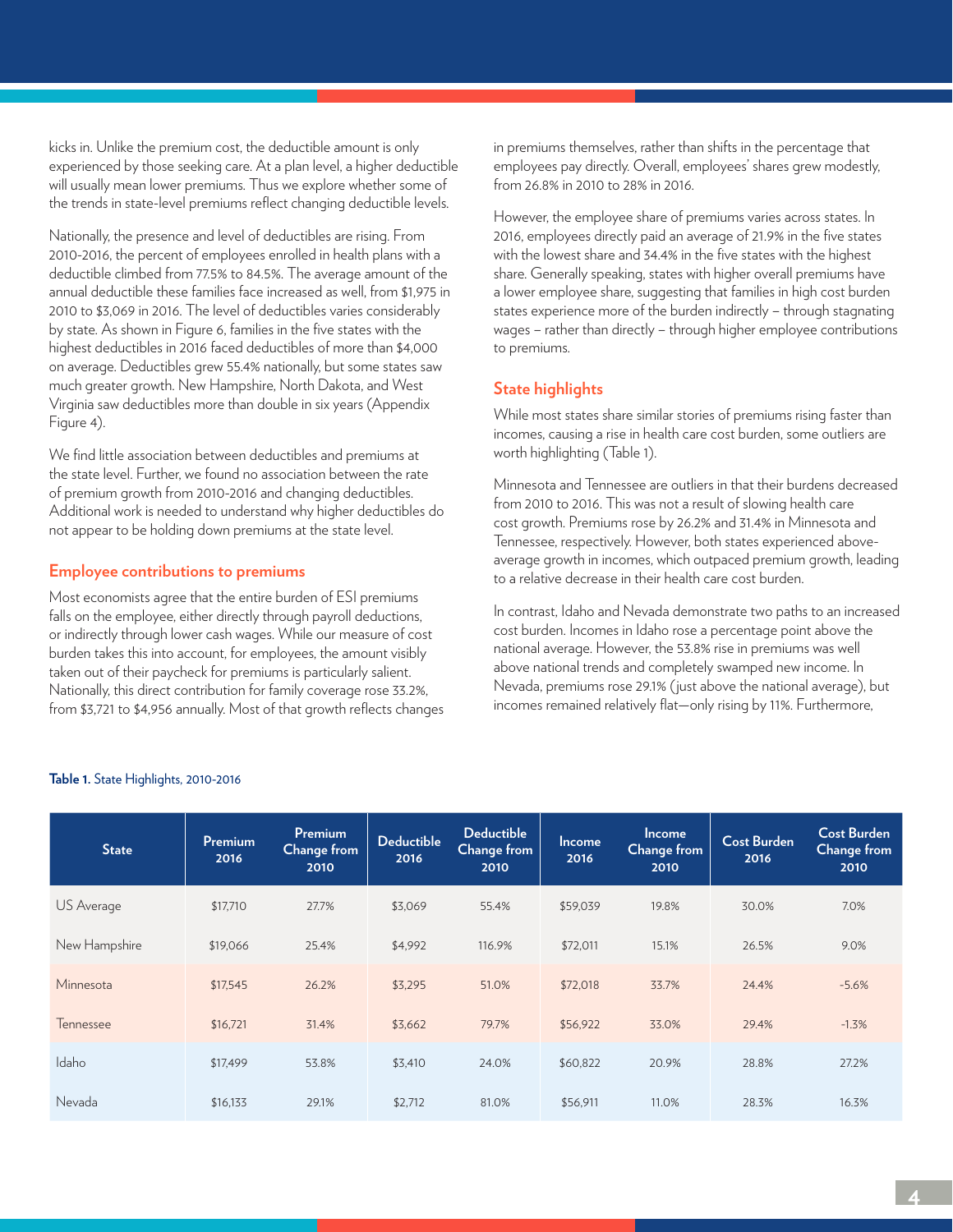while deductibles in Minnesota and Tennessee rose above the national average, deductibles in Idaho rose much more slowly than the country as a whole. New Hampshire saw the largest overall increase in deductibles, but a below average rise in premiums and income. Thus, its increased health care cost burden appears average, despite a spike in out-of-pocket costs.

# **KEY TAKEAWAYS**

**Significant variation across states.** The national health care cost burden as measured by the index is high (30%). While the health care cost burden is substantial even in the "lowest burden" state of Minnesota at 24.4%, it is markedly higher in other states and is approaching 40% of median income in some cases. Although the health care cost burden increased significantly between 2010 and 2016, in 17 states, it actually decreased, or increased by 5% or less. It is likely that many state-level factors contribute to variation across states and across time, including different facets of the labor and insurance markets, such as provider concentration and network sizes. These state-by-state findings can help policymakers understand the impact of health care costs on their constituents and identify the pain points for working families.

**No state escapes a high cost burden.** These findings demonstrate a high cost burden imposed by rising health insurance premiums in the ESI market. Even in the least-burdened state, premiums account for nearly a quarter of a family's wages. This measure does not account for out-of-pocket expenses, such as deductibles, which have risen by 55% in six years. Families, especially those with high-cost health conditions, will incur these costs when they seek care.

**Implications for families.** Our estimates suggest that health care premium costs are more urgently felt in some states than others, especially at the tails of the distribution. It is important to note, however, that a state's cost burden index does not necessarily reflect how all families experience health care costs. Many families in states with a below-average cost burden may still struggle to pay health care expenses. This is especially true of families with underlying health conditions who may incur high out-of-pocket expenses or face high deductibles. In other families, employees may not see the impact of rising health care premiums directly as increased contributions, but instead may experience less noticeable changes in income, such as depressed or flat wages.

Ultimately, increases in burden are really a measure of families falling further behind, with a higher percentage of their income devoted to premiums and not available for other needs. While large increases in median wages would, by this measure, lessen the health care cost burden on families, lasting solutions will come from addressing the [cost drivers](https://www.cbsnews.com/news/costs-are-rising-for-employer-sponsored-insurance-again/) that result in higher ESI premiums.

# **LIMITATIONS OF THIS INDEX – WHAT IT CAN'T TELL US**

This measure is helpful for understanding how the burden of health care costs is growing for the average family with ESI, but its simplicity is accompanied by important limitations. By not including [federal](https://jamanetwork.com/journals/jama/fullarticle/10.1001/jama.2017.16188)  [subsidies,](https://jamanetwork.com/journals/jama/fullarticle/10.1001/jama.2017.16188)<sup>3</sup> such as the tax exclusion of ESI premium payments, the cost burden appears inflated. However, this would not change the general direction and trend of the cost burden across states. It also does not reflect the cost burdens faced by uninsured families or those with public or individual coverage.

Another limitation is a technical one, in that the employer contribution to health insurance appears in both the numerator and denominator of the measure: it is included in the total average premium, and most economists would argue it is also reflected in median income (as foregone wages). Using average annual total compensation (e.g., cash wages and all benefits) as a denominator would lessen this concern, but such data are not readily available. Furthermore, while [prevailing](https://jamanetwork.com/journals/jama/fullarticle/2661697)  theory<sup>4</sup> [suggests](https://jamanetwork.com/journals/jama/fullarticle/2661697) the employer contributions are ultimately paid by workers via foregone wages or other benefits, it is not clear exactly how much of employer premium payments would actually convert to wages.

## **LOOKING AHEAD**

In this brief, we have explored one approach to measuring how the price of health insurance is experienced by working families, and how this varies across states. It is a glimpse into the trends within each state and provides some insight into cost concerns that might be particularly salient for families, such as higher deductibles or growing paycheck deductions. A fuller picture of the cost burden within each state would factor in health plan quality, out-of-pocket expenses, taxes paid for public health insurance programs, and how rising health insurance costs affect people differently along the income distribution. Further research is needed to understand the relationship between income stagnation and rising health care costs in different labor markets. Additionally, the composition of the employer-based insurance market might be changing as states expand Medicaid and families opt for ACA marketplace plans. Policymakers should consider the interplay between income growth, health care costs, and insurance market structures when looking to address working families' health care cost burden.

This issue brief was authored by Aaron Glickman and Janet Weiner at Penn LDI, with input from Megan McCarthy-Alfano (Penn LDI) and Kristin Wikelius (United States of Care). We would also like to thank Rebecka Rosenquist and Megan Garratt-Reed. This brief was produced as part of a research partnership between United States of Care and Penn LDI, and we thank collaborators from both organizations for their valuable review and feedback.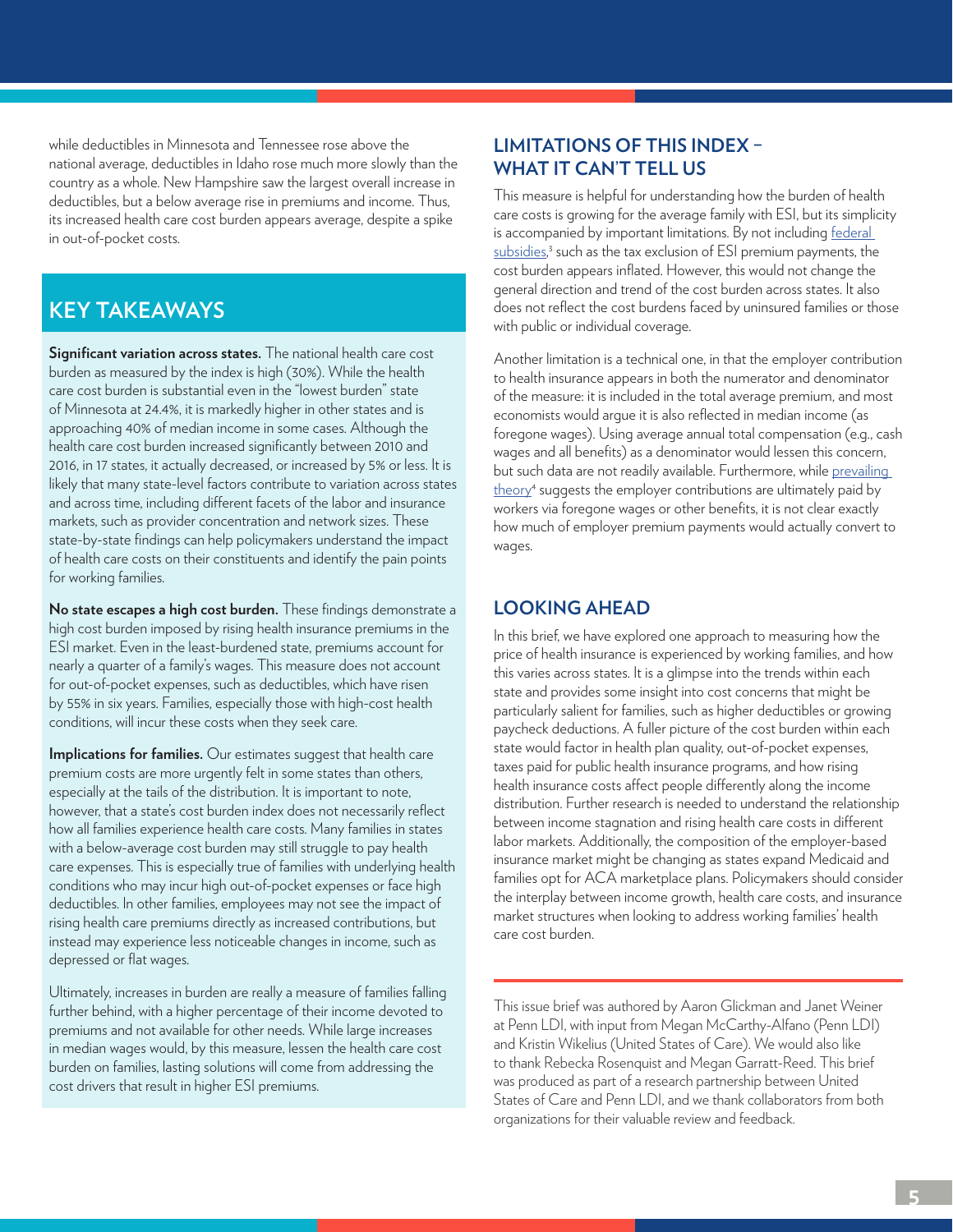## **Appendix Figure 1:** Health Care Cost Burden, 2016



**6**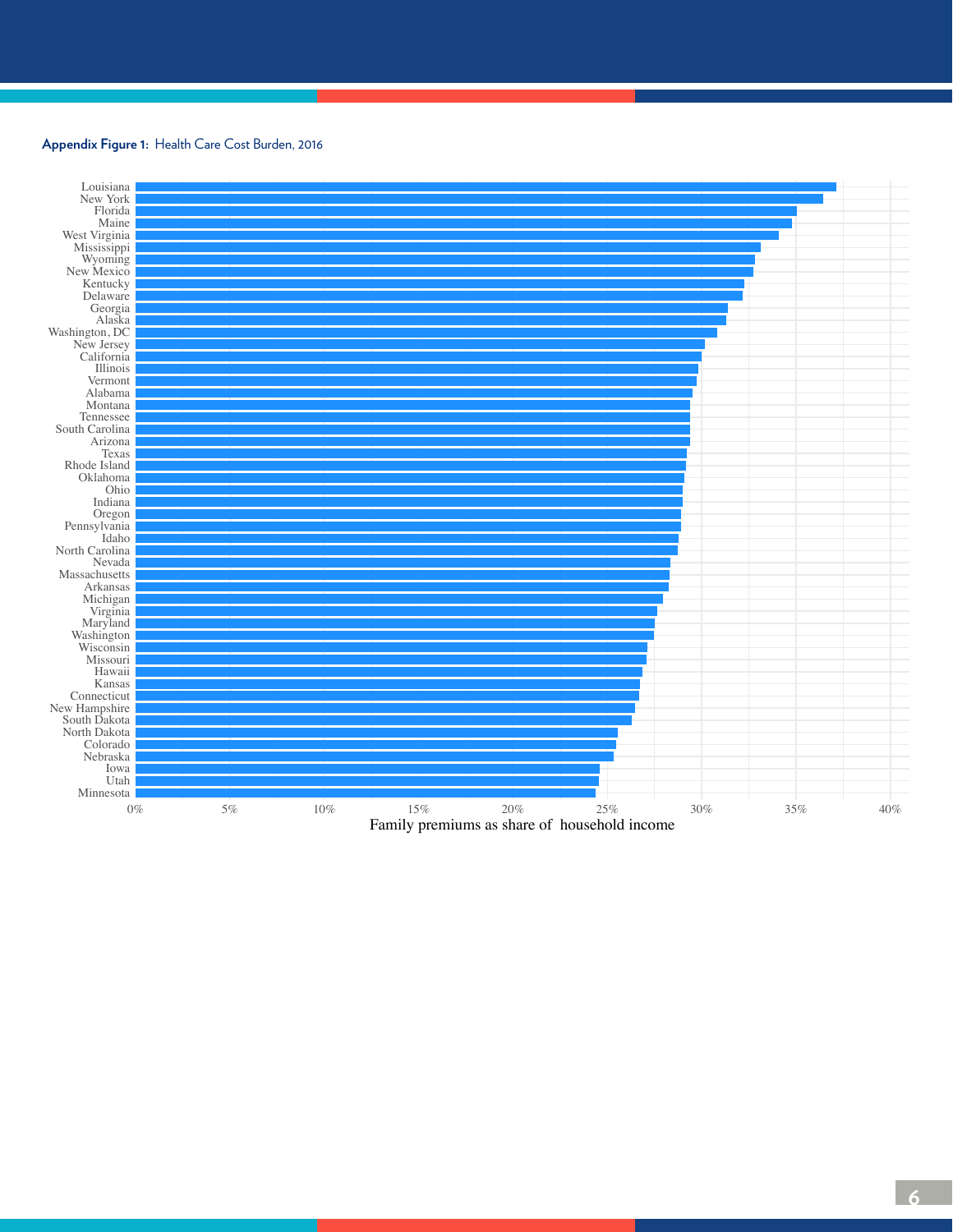## **Appendix Figure 2:** State Cost Burden, 2010 and 2016

| State           | Cost Burden in 2010 | Cost Burden in 2016 | Relative Change | <b>Absolute Change</b> |
|-----------------|---------------------|---------------------|-----------------|------------------------|
| Alabama         | 26.6%               | 29.5%               | 10.79%          | 2.9%                   |
| Alaska          | 26.0%               | 31.3%               | 20.61%          | 5.3%                   |
| Arizona         | 29.2%               | 29.4%               | 0.69%           | 0.2%                   |
| Arkansas        | 26.9%               | 28.3%               | 5.23%           | 1.4%                   |
| California      | 28.9%               | 30.0%               | 3.64%           | 1.1%                   |
| Colorado        | 22.4%               | 25.5%               | 13.59%          | 3.0%                   |
| Connecticut     | 24.7%               | 26.7%               | 8.12%           | 2.0%                   |
| Delaware        | 27.3%               | 32.2%               | 17.85%          | 4.9%                   |
| Washington, DC  | 31.6%               | 30.8%               | $-2.44%$        | $-0.8%$                |
| Florida         | 33.8%               | 35.0%               | 3.67%           | 1.2%                   |
| Georgia         | 27.4%               | 31.4%               | 14.46%          | 4.0%                   |
| Hawaii          | 23.7%               | 26.9%               | 13.11%          | 3.1%                   |
| Idaho           | 22.6%               | 28.8%               | 27.23%          | 6.2%                   |
| <b>Illinois</b> | 29.2%               | 29.8%               | 1.97%           | 0.6%                   |
| Indiana         | 27.5%               | 29.0%               | 5.33%           | 1.5%                   |
| lowa            | 24.1%               | 24.6%               | 2.14%           | 0.5%                   |
| Kansas          | 26.3%               | 26.7%               | 1.76%           | 0.5%                   |
| Kentucky        | 28.8%               | 32.3%               | 12.15%          | 3.5%                   |
| Louisiana       | 30.7%               | 37.1%               | 20.93%          | 6.4%                   |
| Maine           | 29.4%               | 34.8%               | 18.23%          | 5.4%                   |
| Maryland        | 24.1%               | 27.5%               | 13.97%          | 3.4%                   |
| Massachusetts   | 25.9%               | 28.3%               | 9.22%           | 2.4%                   |
| Michigan        | 26.9%               | 28.0%               | 3.94%           | 1.1%                   |
| Minnesota       | 25.8%               | 24.4%               | $-5.58%$        | $-1.4%$                |
| Mississippi     | 31.2%               | 33.1%               | 6.16%           | 1.9%                   |
| Missouri        | 24.6%               | 27.1%               | 10.12%          | 2.5%                   |
| Montana         | 28.0%               | 29.4%               | 4.99%           | 1.4%                   |
| Nebraska        | 22.7%               | 25.3%               | 11.39%          | 2.6%                   |
| Nevada          | 24.4%               | 28.3%               | 16.27%          | 4.0%                   |
| New Hampshire   | 24.3%               | 26.5%               | 8.95%           | 2.2%                   |
| New Jersey      | 25.5%               | 30.2%               | 18.40%          | 4.7%                   |
| New Mexico      | 29.5%               | 32.8%               | 10.96%          | 3.2%                   |
| New York        | 34.1%               | 36.5%               | 6.95%           | 2.4%                   |
| North Carolina  | 28.4%               | 28.7%               | 1.05%           | 0.3%                   |
| North Dakota    | 21.9%               | 25.5%               | 16.46%          | 3.6%                   |
| Ohio            | 25.6%               | 29.0%               | 13.21%          | 3.4%                   |
| Oklahoma        | 26.8%               | 29.1%               | 8.45%           | 2.3%                   |
| Oregon          | 26.8%               | 28.9%               | 7.95%           | 2.1%                   |
| Pennsylvania    | 27.6%               | 28.9%               | 4.56%           | 1.3%                   |
| Rhode Island    | 28.4%               | 29.2%               | 2.53%           | 0.7%                   |
| South Carolina  | 28.7%               | 29.4%               | 2.37%           | 0.7%                   |
| South Dakota    | 24.0%               | 26.3%               | 9.47%           | 2.3%                   |
| Tennessee       | 29.8%               | 29.4%               | $-1.27%$        | $-0.4%$                |
| <b>Texas</b>    | 29.6%               | 29.2%               | $-1.30%$        | $-0.4%$                |
| Utah            | 21.6%               | 24.5%               | 13.84%          | 3.0%                   |
| Vermont         | 24.2%               | 29.7%               | 22.93%          | 5.5%                   |
| Virginia        | 23.8%               | 27.6%               | 16.31%          | 3.9%                   |
| Washington      | 26.0%               | 27.5%               | 5.54%           | 1.4%                   |
| West Virginia   | 29.3%               | 34.1%               | 16.22%          | 4.8%                   |
| Wisconsin       | 26.8%               | 27.1%               | 1.16%           | 0.3%                   |
| Wyoming         | 25.5%               | 32.8%               | 28.47%          | 7.3%                   |
|                 |                     |                     |                 |                        |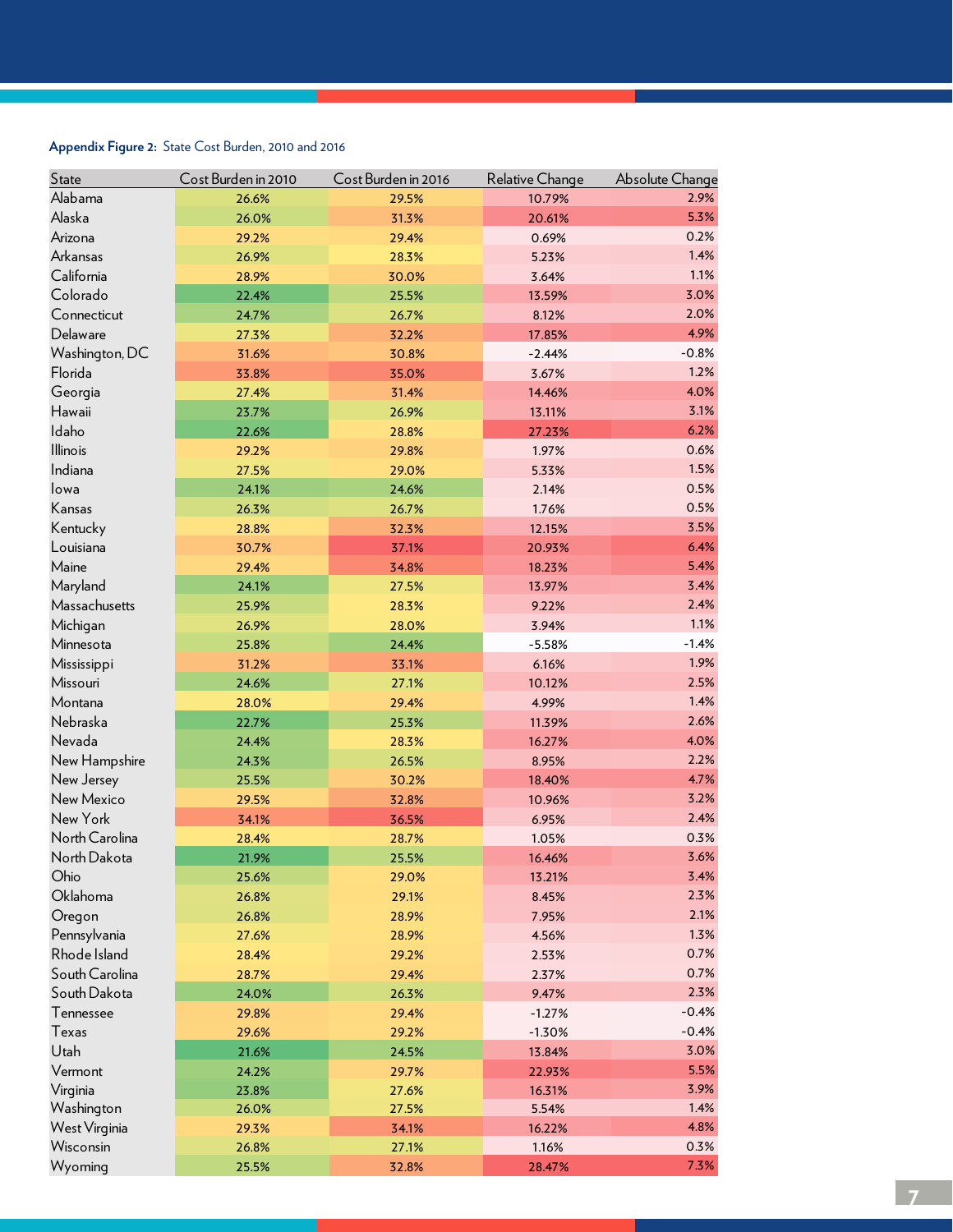

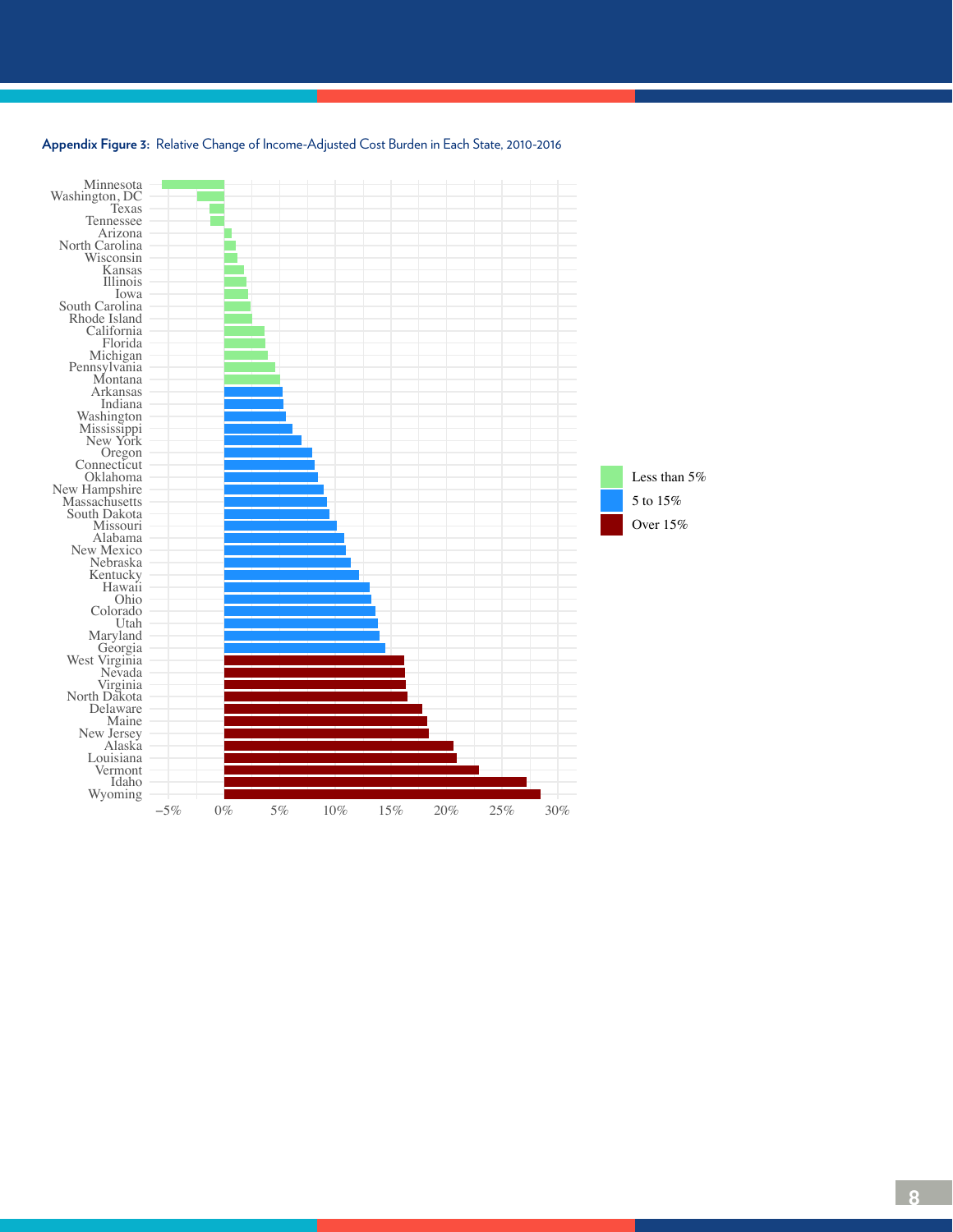## **Appendix Figure 4:** Average Premiums, Deductibles, Incomes, and Cost Burden by State, 2010-2016

| <b>State</b>    | Premium<br>2010 | <b>Deductibles</b><br>2010 | Income<br>2010 | Cost<br><b>Burden</b><br>2010 | Premium<br>2016 | <b>Deductibles</b><br>2016 | Income<br>2016 | Cost<br><b>Burden</b><br>2016 | Premium<br>Change | <b>Deductible</b><br>Change | Income<br>Change | <b>Relative</b><br>Cost<br><b>Burden</b><br>Change |
|-----------------|-----------------|----------------------------|----------------|-------------------------------|-----------------|----------------------------|----------------|-------------------------------|-------------------|-----------------------------|------------------|----------------------------------------------------|
| Alabama         | \$12,409        | \$1,274                    | \$46,568       | 26.6%                         | \$16,098        | \$2,193                    | \$54,528       | 29.5%                         | 29.7%             | 72.1%                       | 17.1%            | 10.8%                                              |
| Alaska          | \$14,232        | \$2,036                    | \$54,832       | 26.0%                         | \$22,490        | \$2,845                    | \$71,843       | 31.3%                         | 58.0%             | 39.7%                       | 31.0%            | 20.6%                                              |
| Arizona         | \$13,871        | \$2,371                    | \$47,562       | 29.2%                         | \$17,484        | \$3,652                    | \$59,541       | 29.4%                         | 26.0%             | 54.0%                       | 25.2%            | 0.7%                                               |
| Arkansas        | \$11,816        | \$1,827                    | \$43,999       | 26.9%                         | \$14,929        | \$2,632                    | \$52,827       | 28.3%                         | 26.3%             | 44.1%                       | 20.1%            | 5.2%                                               |
| California      | \$13,819        | \$1,942                    | \$47,784       | 28.9%                         | \$17,458        | \$2,790                    | \$58,249       | 30.0%                         | 26.3%             | 43.7%                       | 21.9%            | 3.6%                                               |
| Colorado        | \$13,393        | \$2,262                    | \$59,696       | 22.4%                         | \$17,459        | \$3,481                    | \$68,511       | 25.5%                         | 30.4%             | 53.9%                       | 14.8%            | 13.6%                                              |
| Connecticut     | \$14,888        | \$2,308                    | \$60,327       | 24.7%                         | \$18,637        | \$4,041                    | \$69,846       | 26.7%                         | 25.2%             | 75.1%                       | 15.8%            | 8.1%                                               |
| Delaware        | \$14,671        | \$1,997                    | \$53,710       | 27.3%                         | \$18,648        | \$3,112                    | \$57,930       | 32.2%                         | 27.1%             | 55.8%                       | 7.9%             | 17.8%                                              |
| Florida         | \$15,032        | \$1,862                    | \$44,466       | 33.8%                         | \$17,989        | \$3,118                    | \$51,330       | 35.0%                         | 19.7%             | 67.5%                       | 15.4%            | 3.7%                                               |
| Georgia         | \$13,114        | \$1,890                    | \$47,797       | 27.4%                         | \$18,252        | \$2,950                    | \$58,118       | 31.4%                         | 39.2%             | 56.1%                       | 21.6%            | 14.5%                                              |
| Hawaii          | \$12,062        | \$1,709                    | \$50,801       | 23.7%                         | \$16,362        | \$2,358                    | \$60,923       | 26.9%                         | 35.6%             | 38.0%                       | 19.9%            | 13.1%                                              |
| Idaho           | \$11,379        | \$2,750                    | \$50,321       | 22.6%                         | \$17,499        | \$3,410                    | \$60,822       | 28.8%                         | 53.8%             | 24.0%                       | 20.9%            | 27.2%                                              |
| <b>Illinois</b> | \$14,703        | \$1,943                    | \$50,276       | 29.2%                         | \$18,510        | \$2,628                    | \$62,069       | 29.8%                         | 25.9%             | 35.3%                       | 23.5%            | 2.0%                                               |
| Indiana         | \$13,884        | \$1,860                    | \$50,480       | 27.5%                         | \$17,996        | \$3,391                    | \$62,120       | 29.0%                         | 29.6%             | 82.3%                       | 23.1%            | 5.3%                                               |
| lowa            | \$13,240        | \$1,859                    | \$54,951       | 24.1%                         | \$16,123        | \$2,921                    | \$65,514       | 24.6%                         | 21.8%             | 57.1%                       | 19.2%            | 2.1%                                               |
| Kansas          | \$13,460        | \$1,750                    | \$51,228       | 26.3%                         | \$16,784        | \$3,056                    | \$62,773       | 26.7%                         | 24.7%             | 74.6%                       | 22.5%            | 1.8%                                               |
| Kentucky        | \$13,352        | \$1,980                    | \$46,393       | 28.8%                         | \$16,678        | \$3,520                    | \$51,673       | 32.3%                         | 24.9%             | 77.8%                       | 11.4%            | 12.1%                                              |
| Louisiana       | \$13,230        | \$2,083                    | \$43,092       | 30.7%                         | \$17,330        | \$2,738                    | \$46,677       | 37.1%                         | 31.0%             | 31.4%                       | 8.3%             | 20.9%                                              |
| Maine           | \$14,576        | \$2,281                    | \$49,515       | 29.4%                         | \$17,987        | \$3,714                    | \$51,683       | 34.8%                         | 23.4%             | 62.8%                       | 4.4%             | 18.2%                                              |
| Maryland        | \$13,952        | \$1,677                    | \$57,839       | 24.1%                         | \$18,519        | \$3,100                    | \$67,361       | 27.5%                         | 32.7%             | 84.9%                       | 16.5%            | 14.0%                                              |
| Massachusetts   | \$14,606        | \$1,639                    | \$56,420       | 25.9%                         | \$18,955        | \$2,746                    | \$67,037       | 28.3%                         | 29.8%             | 67.5%                       | 18.8%            | 9.2%                                               |
| Michigan        | \$13,148        | \$1,763                    | \$48,866       | 26.9%                         | \$17,113        | \$2,834                    | \$61,191       | 28.0%                         | 30.2%             | 60.7%                       | 25.2%            | 3.9%                                               |
| Minnesota       | \$13,903        | \$2,182                    | \$53,884       | 25.8%                         | \$17,545        | \$3,295                    | \$72,018       | 24.4%                         | 26.2%             | 51.0%                       | 33.7%            | $-5.6%$                                            |
| Mississippi     | \$13,740        | \$2,011                    | \$44,014       | 31.2%                         | \$15,765        | \$3,111                    | \$47,568       | 33.1%                         | 14.7%             | 54.7%                       | 8.1%             | 6.2%                                               |
| Missouri        | \$12,754        | \$2,146                    | \$51,888       | 24.6%                         | \$16,638        | \$3,773                    | \$61,470       | 27.1%                         | 30.5%             | 75.8%                       | 18.5%            | 10.1%                                              |
| Montana         | \$12,312        | \$2,295                    | \$43,962       | 28.0%                         | \$17,835        | \$3,590                    | \$60,654       | 29.4%                         | 44.9%             | 56.4%                       | 38.0%            | 5.0%                                               |
| Nebraska        | \$13,221        | \$1,938                    | \$58,144       | 22.7%                         | \$16,617        | \$3,424                    | \$65,607       | 25.3%                         | 25.7%             | 76.7%                       | 12.8%            | 11.4%                                              |
| Nevada          | \$12,496        | \$1,498                    | \$51,251       | 24.4%                         | \$16,133        | \$2,712                    | \$56,911       | 28.3%                         | 29.1%             | 81.0%                       | 11.0%            | 16.3%                                              |
| New Hampshire   | \$15,204        | \$2,302                    | \$62,566       | 24.3%                         | \$19,066        | \$4,992                    | \$72,011       | 26.5%                         | 25.4%             | 116.9%                      | 15.1%            | 9.0%                                               |
| New Jersey      | \$14,058        | \$2,128                    | \$55,187       | 25.5%                         | \$18,242        | \$2,689                    | \$60,484       | 30.2%                         | 29.8%             | 26.4%                       | 9.6%             | 18.4%                                              |
| New Mexico      | \$14,083        | \$1,867                    | \$47,710       | 29.5%                         | \$16,954        | \$2,724                    | \$51,764       | 32.8%                         | 20.4%             | 45.9%                       | 8.5%             | 11.0%                                              |
| New York        | \$14,730        | \$1,728                    | \$43,213       | 34.1%                         | \$19,375        | \$3,099                    | \$53,146       | 36.5%                         | 31.5%             | 79.3%                       | 23.0%            | 6.9%                                               |
| North Carolina  | \$13,643        | \$1,932                    | \$48,007       | 28.4%                         | \$16,986        | \$3,215                    | \$59,146       | 28.7%                         | 24.5%             | 66.4%                       | 23.2%            | 1.1%                                               |
| North Dakota    | \$12,544        | \$1,435                    | \$57,182       | 21.9%                         | \$16,804        | \$2,877                    | \$65,775       | 25.5%                         | 34.0%             | 100.5%                      | 15.0%            | 16.5%                                              |
| Ohio            | \$13,083        | \$2,121                    | \$51,098       | 25.6%                         | \$17,523        | \$3,119                    | \$60,454       | 29.0%                         | 33.9%             | 47.1%                       | 18.3%            | 13.2%                                              |
| Oklahoma        | \$12,900        | \$1,977                    | \$48,106       | 26.8%                         | \$16,646        | \$3,051                    | \$57,239       | 29.1%                         | 29.0%             | 54.3%                       | 19.0%            | 8.4%                                               |
| Oregon          | \$13,756        | \$2,250                    | \$51,373       | 26.8%                         | \$17,127        | \$3,988                    | \$59,254       | 28.9%                         | 24.5%             | 77.2%                       | 15.3%            | 7.9%                                               |
| Pennsylvania    | \$13,550        | \$1,647                    | \$49,050       | 27.6%                         | \$17,900        | \$3,030                    | \$61,971       | 28.9%                         | 32.1%             | 84.0%                       | 26.3%            | 4.6%                                               |